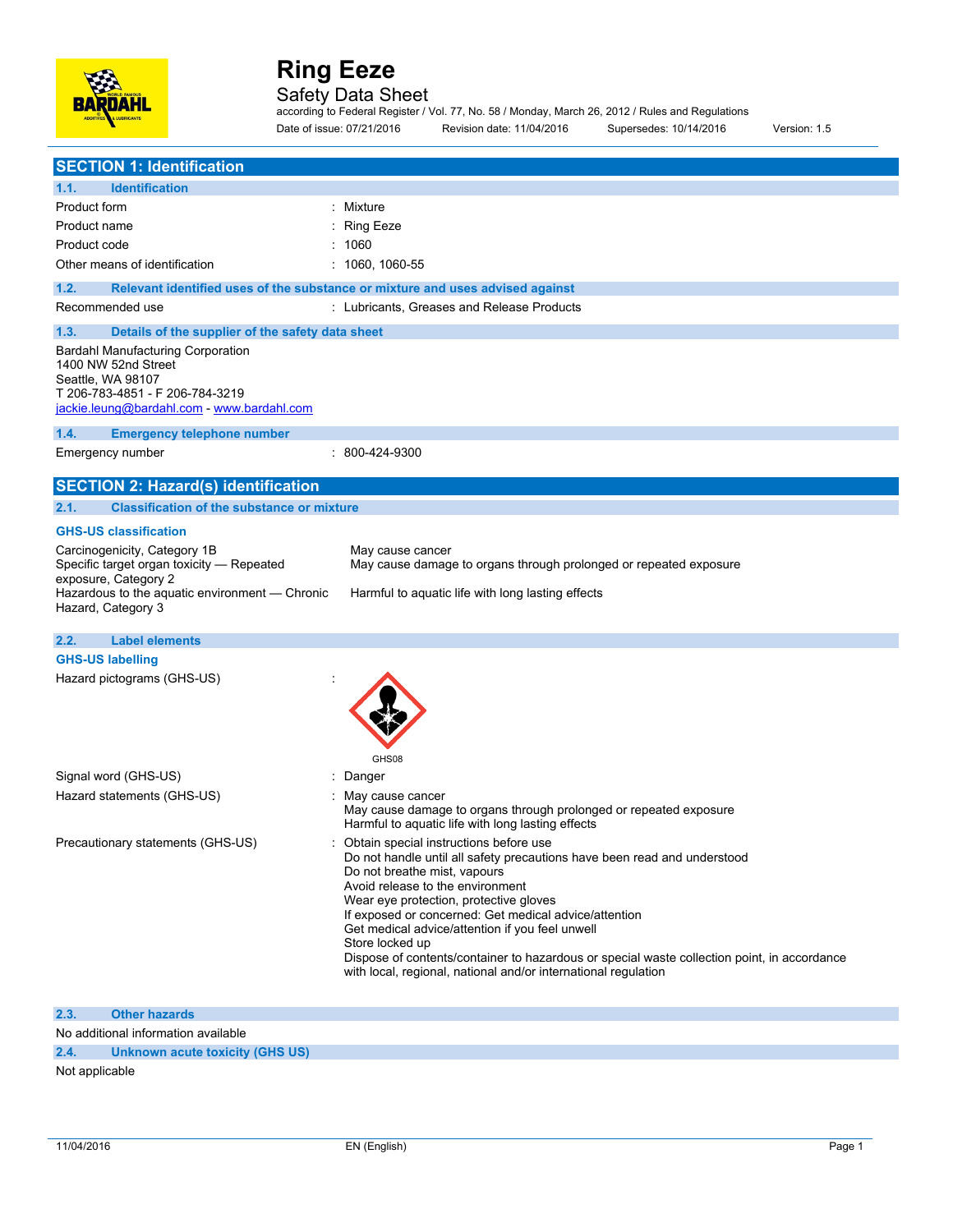### Safety Data Sheet

according to Federal Register / Vol. 77, No. 58 / Monday, March 26, 2012 / Rules and Regulations

#### **SECTION 3: Composition/information on ingredients**

#### **3.1. Substance** Not applicable

### **3.2. Mixture**

| <b>Name</b>                                        | <b>Product identifier</b> | $\%$      | <b>GHS-US classification</b>                                                                                                                                            |
|----------------------------------------------------|---------------------------|-----------|-------------------------------------------------------------------------------------------------------------------------------------------------------------------------|
| 150 Neutral Base Oil<br>substance with OEL values  | (CAS No) 64742-58-1       | $50 - 80$ | Not classified                                                                                                                                                          |
| <b>Bright Stock</b>                                | (CAS No) 64742-70-7       | $10 - 20$ | Carc. 1B, H350                                                                                                                                                          |
| Petroleum distillate                               | (CAS No) 68476-34-6       | $5 - 10$  | Flam. Lig. 4, H227<br>Acute Tox. 4 (Inhalation), H332<br><b>Skin Irrit. 2. H315</b><br>Carc. 2. H351<br>STOT RE 2. H373<br>Asp. Tox. 1, H304<br>Aquatic Chronic 2, H411 |
| Petroleum Hydrocarbon<br>substance with OEL values | (CAS No) 64742-52-5       | $1 - 5$   | Not classified                                                                                                                                                          |

Full text of hazard classes and H-statements : see section 16

|                                                                                                 | <b>SECTION 4: First aid measures</b>                                |                                                                                                                                                                |
|-------------------------------------------------------------------------------------------------|---------------------------------------------------------------------|----------------------------------------------------------------------------------------------------------------------------------------------------------------|
| 4.1.                                                                                            | <b>Description of first aid measures</b>                            |                                                                                                                                                                |
| First-aid measures general                                                                      |                                                                     | : IF exposed or concerned: Get medical advice/attention.                                                                                                       |
| First-aid measures after inhalation                                                             |                                                                     | : Remove person to fresh air and keep comfortable for breathing.                                                                                               |
| First-aid measures after skin contact                                                           |                                                                     | : Wash skin with plenty of water.                                                                                                                              |
|                                                                                                 | First-aid measures after eye contact                                | : Rinse eyes with water as a precaution.                                                                                                                       |
|                                                                                                 | First-aid measures after ingestion                                  | : Call a poison center or a doctor if you feel unwell.                                                                                                         |
| 4.2.                                                                                            | Most important symptoms and effects, both acute and delayed         |                                                                                                                                                                |
|                                                                                                 | Symptoms/injuries                                                   | : Not expected to present a significant hazard under anticipated conditions of normal use.                                                                     |
| 4.3.                                                                                            |                                                                     | Indication of any immediate medical attention and special treatment needed                                                                                     |
|                                                                                                 | Treat symptomatically.                                              |                                                                                                                                                                |
|                                                                                                 | <b>SECTION 5: Firefighting measures</b>                             |                                                                                                                                                                |
| 5.1.                                                                                            | <b>Extinguishing media</b>                                          |                                                                                                                                                                |
|                                                                                                 | Suitable extinguishing media                                        | : Water spray. Dry powder. Foam. Carbon dioxide.                                                                                                               |
| 5.2.                                                                                            | Special hazards arising from the substance or mixture               |                                                                                                                                                                |
| Fire hazard                                                                                     |                                                                     | : Not flammable.                                                                                                                                               |
| Reactivity                                                                                      |                                                                     | : The product is non-reactive under normal conditions of use, storage and transport.                                                                           |
| 5.3.                                                                                            | <b>Advice for firefighters</b>                                      |                                                                                                                                                                |
|                                                                                                 | Protection during firefighting                                      | : Do not attempt to take action without suitable protective equipment. Self-contained breathing<br>apparatus. Complete protective clothing.                    |
|                                                                                                 | <b>SECTION 6: Accidental release measures</b>                       |                                                                                                                                                                |
| 6.1.                                                                                            | Personal precautions, protective equipment and emergency procedures |                                                                                                                                                                |
| 6.1.1.                                                                                          | For non-emergency personnel                                         |                                                                                                                                                                |
|                                                                                                 | <b>Emergency procedures</b>                                         | : Only qualified personnel equipped with suitable protective equipment may intervene. Do not<br>breathe mist, vapours.                                         |
| 6.1.2.                                                                                          | For emergency responders                                            |                                                                                                                                                                |
|                                                                                                 | Protective equipment                                                | : Do not attempt to take action without suitable protective equipment. For further information<br>refer to section 8: "Exposure controls/personal protection". |
| 6.2.                                                                                            | <b>Environmental precautions</b>                                    |                                                                                                                                                                |
| Avoid release to the environment. Notify authorities if product enters sewers or public waters. |                                                                     |                                                                                                                                                                |
| 6.3.                                                                                            | Methods and material for containment and cleaning up                |                                                                                                                                                                |
|                                                                                                 | Methods for cleaning up                                             | : Take up liquid spill into absorbent material. Notify authorities if product enters sewers or public<br>waters.                                               |
| Other information                                                                               |                                                                     | : Dispose of materials or solid residues at an authorized site.                                                                                                |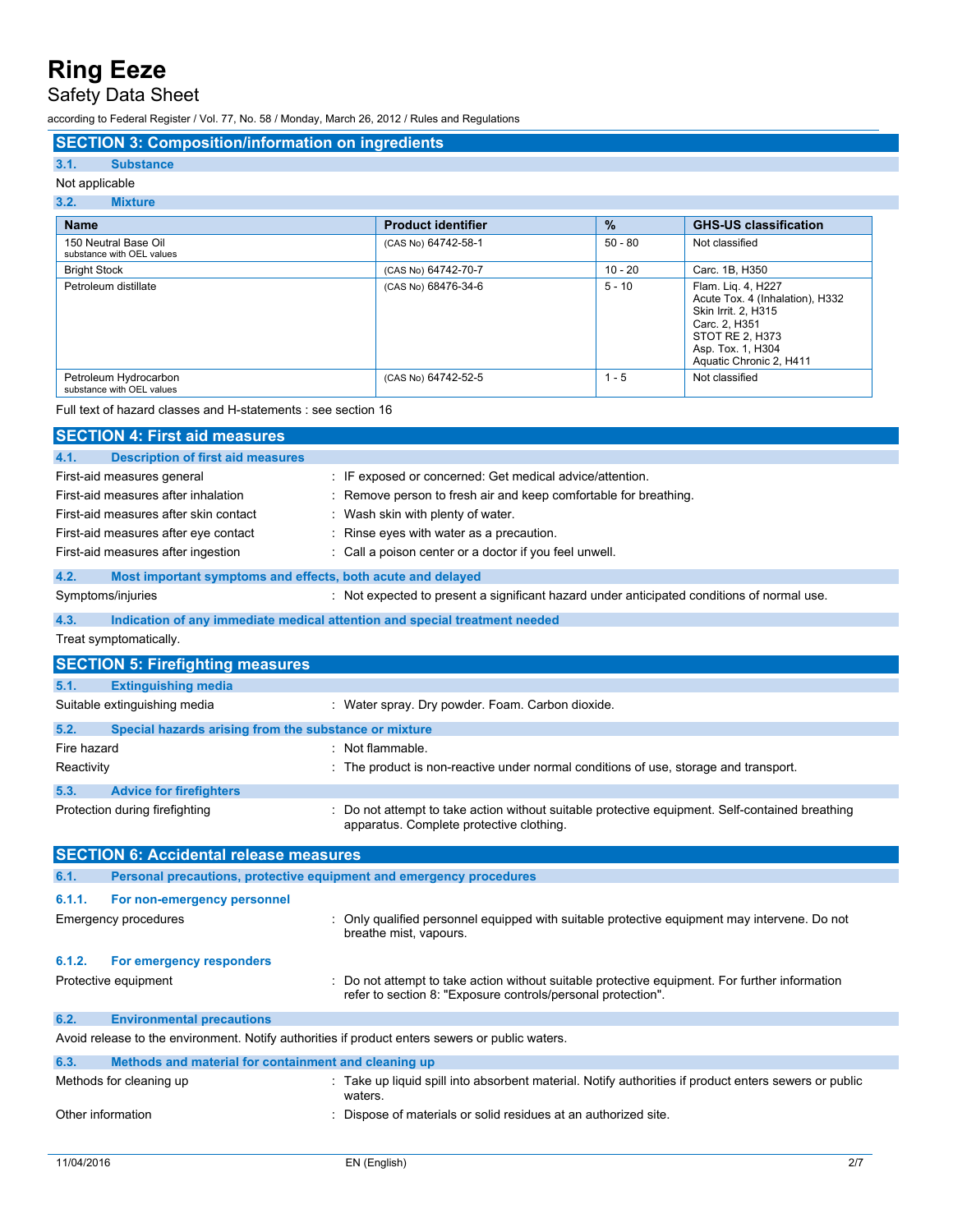Safety Data Sheet

according to Federal Register / Vol. 77, No. 58 / Monday, March 26, 2012 / Rules and Regulations

#### **6.4. Reference to other sections** For further information refer to section 13. **SECTION 7: Handling and storage 7.1. Precautions for safe handling** Precautions for safe handling **interpretent in the station** of the work station. Obtain special instructions before use. Do not handle until all safety precautions have been read and understood. Take all necessary technical measures to avoid or minimize the release of the product on the workplace. Limit quantities of product at the minimum necessary for handling and limit the number of exposed workers. Provide local exhaust or general room ventilation. Wear personal protective equipment. Floors, walls and other surfaces in the hazard area must be cleaned regularly. Do not breathe mist, vapours. Hygiene measures **interpretatal in the separate working clothes from town clothes.** Launder separately. Do not eat, drink or smoke when using this product. Always wash hands after handling the product. **7.2. Conditions for safe storage, including any incompatibilities** Storage conditions : Store locked up. Store in a well-ventilated place. Keep cool.

#### **SECTION 8: Exposure controls/personal protection**

| 8.1.<br><b>Control parameters</b>  |                                       |                                                                                                                                                                    |
|------------------------------------|---------------------------------------|--------------------------------------------------------------------------------------------------------------------------------------------------------------------|
| Petroleum Hydrocarbon (64742-52-5) |                                       |                                                                                                                                                                    |
| <b>ACGIH</b>                       | ACGIH TWA (mg/m <sup>3</sup> )        | 5 mg/m <sup>3</sup> (Mineral oil, pure, highly and severely refined;<br>USA; Time-weighted average exposure limit 8 h; TLV -<br>Adopted Value; Inhalable fraction) |
| <b>ACGIH</b>                       | ACGIH STEL (mg/m <sup>3</sup> )       | 10 mg/m <sup>3</sup>                                                                                                                                               |
| Bright Stock (64742-70-7)          |                                       |                                                                                                                                                                    |
| <b>ACGIH</b>                       | ACGIH TWA (mg/m <sup>3</sup> )        | 5 mg/m <sup>3</sup> Inhalable fraction                                                                                                                             |
| <b>OSHA</b>                        | OSHA PEL (TWA) (mg/m <sup>3</sup> )   | 5 mg/m <sup>3</sup> Mist                                                                                                                                           |
| <b>NIOSH</b>                       | NIOSH REL (TWA) (mg/m <sup>3</sup> )  | 5 mg/m <sup>3</sup> Mist                                                                                                                                           |
| <b>NIOSH</b>                       | NIOSH REL (STEL) (mg/m <sup>3</sup> ) | 10 mg/m <sup>3</sup> Mist                                                                                                                                          |
| Petroleum distillate (68476-34-6)  |                                       |                                                                                                                                                                    |
| Not applicable                     |                                       |                                                                                                                                                                    |
| 150 Neutral Base Oil (64742-58-1)  |                                       |                                                                                                                                                                    |
| <b>ACGIH</b>                       | ACGIH TWA (mg/m <sup>3</sup> )        | $5 \text{ mg/m}^3$                                                                                                                                                 |
| Not applicable                     |                                       |                                                                                                                                                                    |

| : Ensure good ventilation of the work station. |
|------------------------------------------------|
| : Protective gloves.                           |
| : Safety glasses.                              |
| : Wear suitable protective clothing.           |
| : Wear respiratory protection.                 |
| : Avoid release to the environment.            |
|                                                |

| <b>SECTION 9: Physical and chemical properties</b> |                                                       |  |
|----------------------------------------------------|-------------------------------------------------------|--|
| 9.1.                                               | Information on basic physical and chemical properties |  |
| Physical state                                     | : Liguid                                              |  |
| Colour                                             | $:$ amber                                             |  |
| Odour                                              | : characteristic                                      |  |
| Odour threshold                                    | : No data available                                   |  |
| pH                                                 | : No data available                                   |  |
| Melting point                                      | : Not applicable                                      |  |
| Freezing point                                     | : No data available                                   |  |
|                                                    |                                                       |  |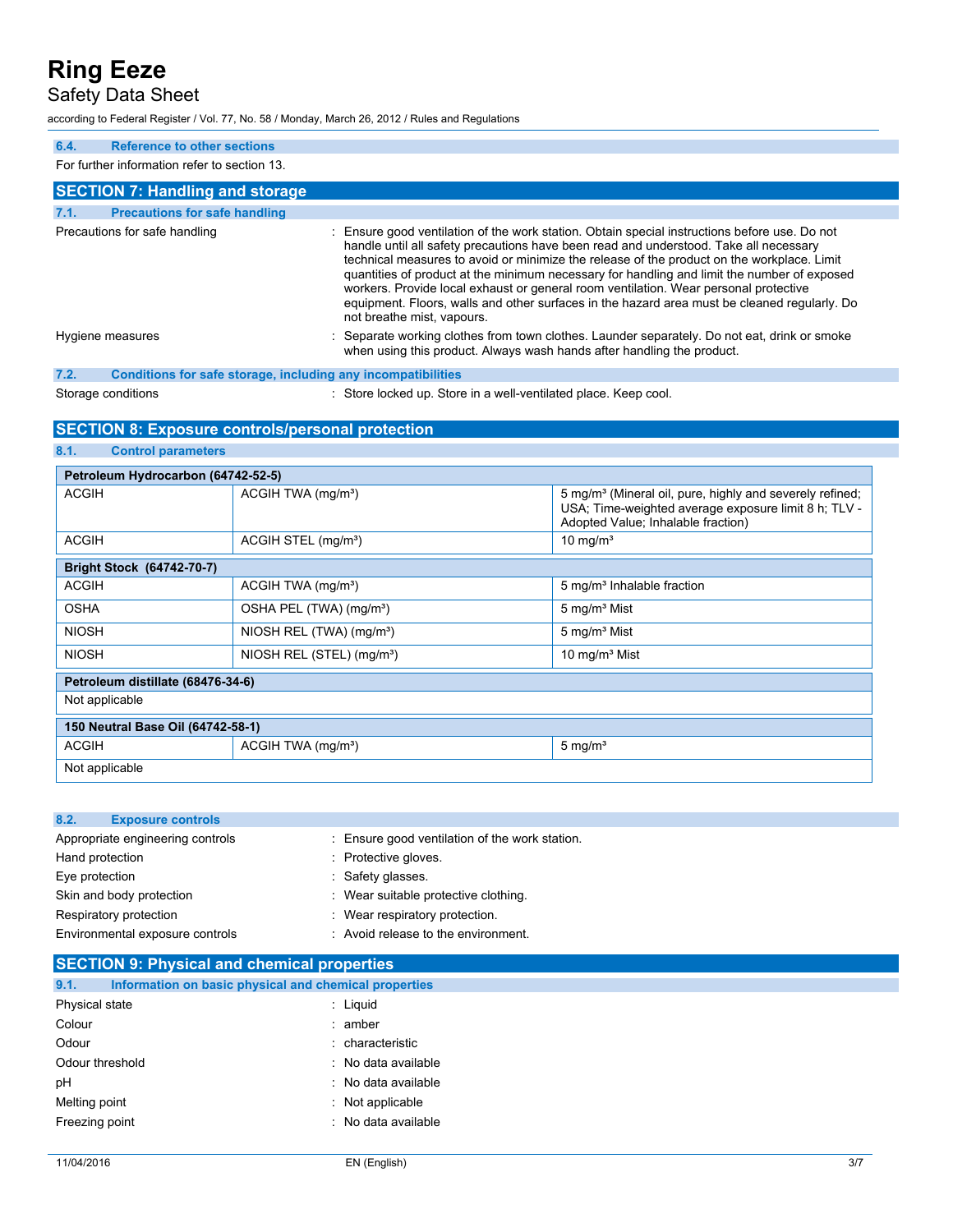### Safety Data Sheet

according to Federal Register / Vol. 77, No. 58 / Monday, March 26, 2012 / Rules and Regulations

| Boiling point                              | : No data available               |
|--------------------------------------------|-----------------------------------|
| Flash point                                | 104 °C PMCC typical               |
| Relative evaporation rate (butylacetate=1) | No data available                 |
| Flammability (solid, gas)                  | Not applicable.                   |
| Vapour pressure                            | No data available                 |
| Relative vapour density at 20 °C           | No data available                 |
| Relative density                           | No data available                 |
| Density                                    | $0.858$ g/cm <sup>3</sup> typical |
| Solubility                                 | No data available                 |
| Log Pow                                    | No data available                 |
| Auto-ignition temperature                  | No data available                 |
| Decomposition temperature                  | No data available                 |
| Viscosity, kinematic                       | 28.2 cSt @ 40 C typical           |
| Viscosity, dynamic                         | No data available                 |
| <b>Explosive limits</b>                    | No data available                 |
| <b>Explosive properties</b>                | No data available                 |
| Oxidising properties                       | No data available                 |
|                                            |                                   |

#### **9.2. Other information**

No additional information available

| <b>SECTION 10: Stability and reactivity</b> |  |
|---------------------------------------------|--|
|                                             |  |

#### **10.1. Reactivity**

The product is non-reactive under normal conditions of use, storage and transport.

| 10.2. | <b>Chemical stability</b>       |
|-------|---------------------------------|
|       | Stable under normal conditions. |

#### **10.3. Possibility of hazardous reactions**

No dangerous reactions known under normal conditions of use.

#### **10.4. Conditions to avoid**

None under recommended storage and handling conditions (see section 7).

#### **10.5. Incompatible materials**

Oxidizing agent.

**10.6. Hazardous decomposition products**

Under normal conditions of storage and use, hazardous decomposition products should not be produced.

#### **SECTION 11: Toxicological information 11.1. Information on toxicological effects**

Acute toxicity **in the case of the case of the case of the case of the case of the case of the case of the case of the case of the case of the case of the case of the case of the case of the case of the case of the case of** 

| Petroleum Hydrocarbon (64742-52-5) |  |  |
|------------------------------------|--|--|
| > 30000 mg/kg (Rat)                |  |  |
| 8000 mg/kg (Rat)                   |  |  |
| > 2000 mg/kg                       |  |  |
| 8000.000 mg/kg bodyweight          |  |  |
|                                    |  |  |
| Petroleum distillate (68476-34-6)  |  |  |
| > 5000 mg/kg (Rat)                 |  |  |
| $>$ 2000 mg/kg (Rabbit)            |  |  |
| $> 5$ mg/l/4h (Rat)                |  |  |
| 4500.000 ppmv/4h                   |  |  |
| 11.000 mg/l/4h                     |  |  |
| 1.500 mg/l/4h                      |  |  |
|                                    |  |  |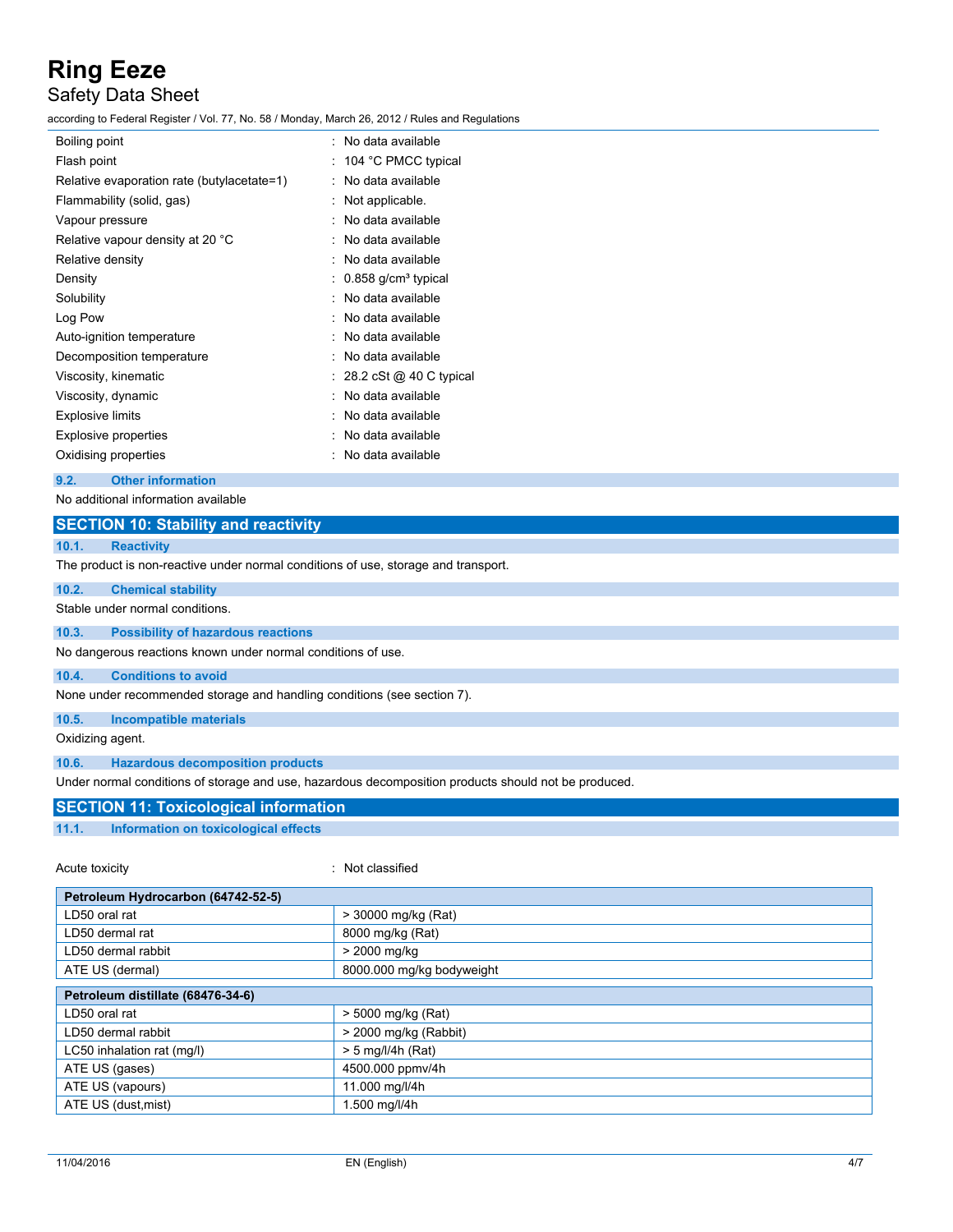## Safety Data Sheet

according to Federal Register / Vol. 77, No. 58 / Monday, March 26, 2012 / Rules and Regulations

| 150 Neutral Base Oil (64742-58-1)                     |                                                                      |  |
|-------------------------------------------------------|----------------------------------------------------------------------|--|
| LD50 oral rat                                         | > 5000 mg/kg                                                         |  |
| Skin corrosion/irritation                             | : Not classified                                                     |  |
| Serious eye damage/irritation                         | : Not classified                                                     |  |
| Respiratory or skin sensitisation                     | : Not classified                                                     |  |
| Germ cell mutagenicity                                | : Not classified                                                     |  |
| Carcinogenicity                                       | : May cause cancer.                                                  |  |
| Reproductive toxicity                                 | : Not classified                                                     |  |
| Specific target organ toxicity (single exposure)      | : Not classified                                                     |  |
| Specific target organ toxicity (repeated<br>exposure) | : May cause damage to organs through prolonged or repeated exposure. |  |
| Aspiration hazard                                     | : Not classified                                                     |  |

|                   | <b>SECTION 12: Ecological information</b> |                                                      |
|-------------------|-------------------------------------------|------------------------------------------------------|
| 12.1.             | <b>Toxicity</b>                           |                                                      |
| Ecology - general |                                           | : Harmful to aquatic life with long lasting effects. |

| <b>Persistence and degradability</b><br>12.2. |                                                                                               |
|-----------------------------------------------|-----------------------------------------------------------------------------------------------|
| Petroleum Hydrocarbon (64742-52-5)            |                                                                                               |
| Persistence and degradability                 | Biodegradability in water: no data available.                                                 |
| Petroleum distillate (68476-34-6)             |                                                                                               |
| Persistence and degradability                 | Inherently biodegradable. No (test)data on mobility of the components available.              |
| 12.3.<br><b>Bioaccumulative potential</b>     |                                                                                               |
|                                               |                                                                                               |
| Petroleum Hydrocarbon (64742-52-5)            |                                                                                               |
| Bioaccumulative potential                     | No bioaccumulation data available.                                                            |
| Petroleum distillate (68476-34-6)             |                                                                                               |
| Log Pow                                       | $3.9 - 6$                                                                                     |
| 12.4.<br><b>Mobility in soil</b>              |                                                                                               |
|                                               |                                                                                               |
| Petroleum distillate (68476-34-6)             |                                                                                               |
| Surface tension                               | $0.025$ N/m                                                                                   |
|                                               |                                                                                               |
| 12.5.<br><b>Other adverse effects</b>         |                                                                                               |
| Effect on the global warming                  | : No known effects from this product.                                                         |
| <b>GWPmix comment</b>                         | : No known effects from this product.                                                         |
|                                               |                                                                                               |
| <b>SECTION 13: Disposal considerations</b>    |                                                                                               |
| 13.1.<br><b>Waste treatment methods</b>       |                                                                                               |
| Waste treatment methods                       | : Dispose of contents/container in accordance with licensed collector's sorting instructions. |
|                                               |                                                                                               |
| <b>SECTION 14: Transport information</b>      |                                                                                               |

#### **Department of Transportation (DOT)**

In accordance with DOT Not applicable

**TDG**

Not applicable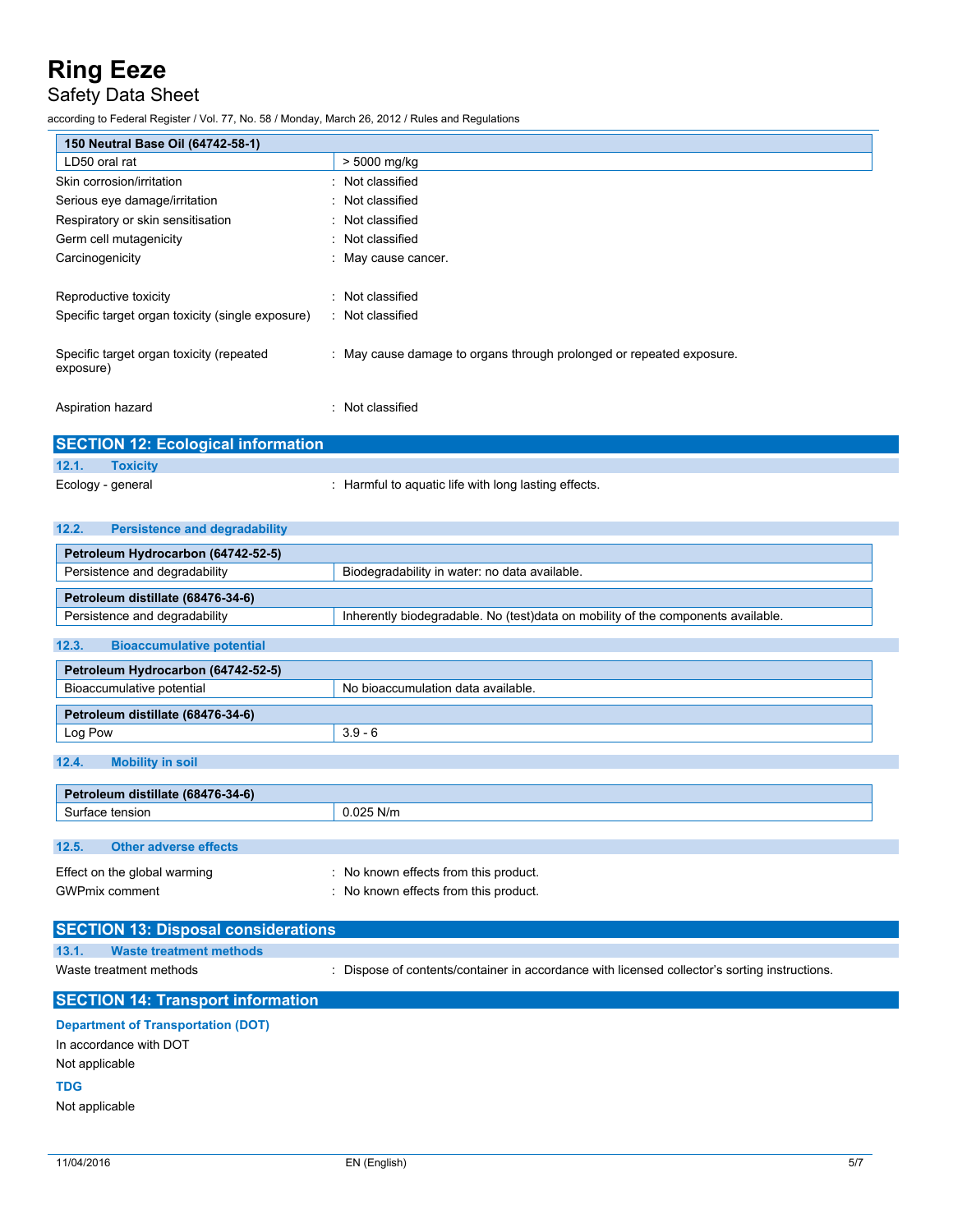Safety Data Sheet

according to Federal Register / Vol. 77, No. 58 / Monday, March 26, 2012 / Rules and Regulations

#### **Transport by sea**

Not applicable

#### **Air transport**

Not applicable

### **SECTION 15: Regulatory information**

**15.1. US Federal regulations**

| Petroleum Hydrocarbon (64742-52-5) |                                                                           |  |  |  |  |
|------------------------------------|---------------------------------------------------------------------------|--|--|--|--|
|                                    | Listed on the United States TSCA (Toxic Substances Control Act) inventory |  |  |  |  |

|                                  | Listed on the United States TSCA (TOXIC Subs |
|----------------------------------|----------------------------------------------|
| <b>Bright Stock (64742-70-7)</b> |                                              |

Listed on the United States TSCA (Toxic Substances Control Act) inventory

#### **Petroleum distillate (68476-34-6)**

Listed on the United States TSCA (Toxic Substances Control Act) inventory **150 Neutral Base Oil (64742-58-1)** Listed on the United States TSCA (Toxic Substances Control Act) inventory

#### **15.2. International regulations**

**CANADA** No additional information available

#### **EU-Regulations** No additional information available

**National regulations** No additional information available

### **15.3. US State regulations**

No additional information available

| <b>SECTION 16: Other information</b> |                                                                                                                                                      |
|--------------------------------------|------------------------------------------------------------------------------------------------------------------------------------------------------|
| <b>Revision date</b>                 | : 11/04/2016                                                                                                                                         |
| Full text of H-statements:           |                                                                                                                                                      |
| H <sub>22</sub> 7                    | Combustible liquid                                                                                                                                   |
| H <sub>304</sub>                     | May be fatal if swallowed and enters airways                                                                                                         |
| H315                                 | Causes skin irritation                                                                                                                               |
| H332                                 | Harmful if inhaled                                                                                                                                   |
| H350                                 | May cause cancer                                                                                                                                     |
| H <sub>351</sub>                     | Suspected of causing cancer                                                                                                                          |
| H <sub>3</sub> 73                    | May cause damage to organs through prolonged or repeated exposure                                                                                    |
| H411                                 | Toxic to aquatic life with long lasting effects                                                                                                      |
| H412                                 | Harmful to aquatic life with long lasting effects                                                                                                    |
| NFPA health hazard                   | : 2 - Intense or continued exposure could cause temporary<br>incapacitation or possible residual injury unless prompt<br>medical attention is given. |
| NFPA fire hazard                     | : 1 - Must be preheated before ignition can occur.<br>$\overline{2}$<br>$\mathbf{0}$                                                                 |
| NFPA reactivity                      | : 0 - Normally stable, even under fire exposure conditions,<br>and are not reactive with water.                                                      |